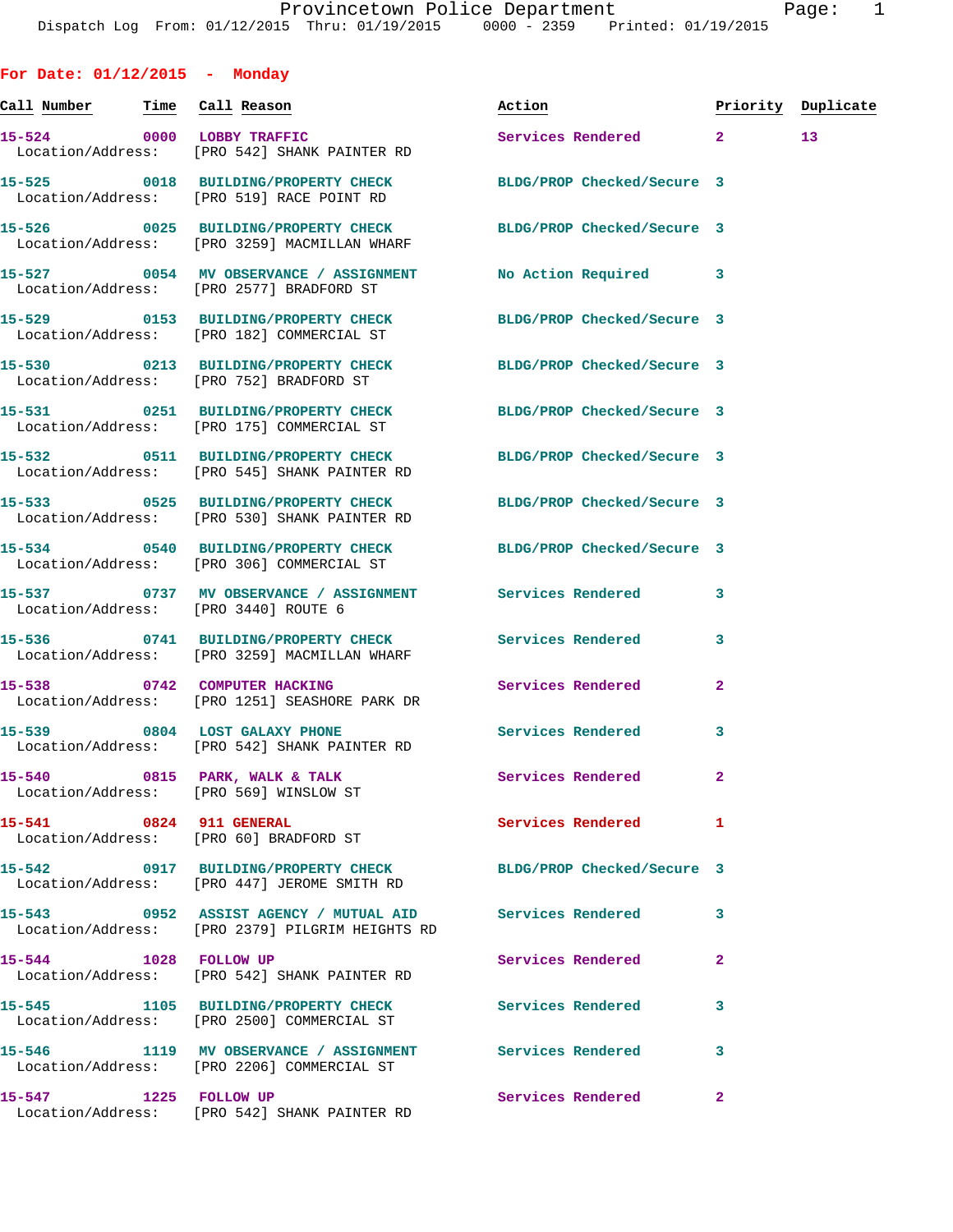|                                  | Provincetown Police Department<br>Dispatch Log From: 01/12/2015 Thru: 01/19/2015 0000 - 2359 Printed: 01/19/2015 |                            |              | Page |
|----------------------------------|------------------------------------------------------------------------------------------------------------------|----------------------------|--------------|------|
|                                  | 15-548 1322 BUILDING/PROPERTY CHECK Services Rendered 3<br>Location/Address: [PRO 2490] PROVINCELANDS RD         |                            |              |      |
|                                  | 15-549 1331 BUILDING/PROPERTY CHECK Services Rendered 3<br>Location/Address: [PRO 2540] RACE POINT RD            |                            |              |      |
|                                  | 15-550 1333 ASSIST AGENCY / MUTUAL AID Services Rendered<br>Location/Address: [PRO 2111] WEST VINE ST            |                            | 3            |      |
|                                  | 15-551 1350 SERVICE CALL<br>Location/Address: [PRO 65] WEST VINE ST                                              | Services Rendered 3        |              |      |
|                                  | 15-552 1356 MV OBSERVANCE / ASSIGNMENT Services Rendered<br>Location/Address: BRADFORD ST + STANDISH ST          |                            | 3            |      |
|                                  | 15-554 1706 MV COMPLAINT 1999 12 VERBAL WARNING 2<br>Location/Address: [PRO 3296] SHANK PAINTER RD               |                            |              |      |
|                                  | 15-556 1806 BUILDING/PROPERTY CHECK BLDG/PROP Checked/Secure 3<br>Location/Address: [PRO 3259] MACMILLAN WHARF   |                            |              |      |
|                                  | 15-555 1808 BUILDING/PROPERTY CHECK BLDG/PROP Checked/Secure 3<br>Location/Address: [PRO 306] COMMERCIAL ST      |                            |              |      |
|                                  | 15-557 1831 BUILDING/PROPERTY CHECK Services Rendered 3<br>Location/Address: [PRO 447] JEROME SMITH RD           |                            |              |      |
|                                  | 15-558 1835 MV OBSERVANCE / ASSIGNMENT No Action Required 3<br>Location/Address: [PRO 1252] SHANK PAINTER RD     |                            |              |      |
|                                  | 15-559 2027 MV OBSERVANCE / ASSIGNMENT Services Rendered 3<br>Location/Address: [PRO 3430] COMMERCIAL ST         |                            |              |      |
|                                  | 15-560 2056 BUILDING/PROPERTY CHECK BLDG/PROP Checked/Secure 3<br>Location/Address: [PRO 2818] CONWELL ST        |                            |              |      |
|                                  | 15-561 2058 MV OBSERVANCE / ASSIGNMENT Services Rendered 3<br>Location/Address: [PRO 2818] CONWELL ST            |                            |              |      |
| 15-562 2106 MV STOP              | Location/Address: [PRO 2519] ROUTE 6                                                                             | <b>VERBAL WARNING</b>      | 3            |      |
| $15 - 563$                       | 2202 BUILDING/PROPERTY CHECK<br>Location/Address: [PRO 2898] JEROME SMITH RD                                     | BLDG/PROP Checked/Secure 3 |              |      |
| 15-565                           | 2334 PARK, WALK & TALK<br>Location/Address: [PRO 105] COMMERCIAL ST                                              | <b>Services Rendered</b>   | $\mathbf{2}$ |      |
| 15-566                           | 2349 BUILDING/PROPERTY CHECK<br>Location/Address: [PRO 530] SHANK PAINTER RD                                     | BLDG/PROP Checked/Secure 3 |              |      |
| For Date: $01/13/2015$ - Tuesday |                                                                                                                  |                            |              |      |
| 15-564 0000 LOBBY TRAFFIC        | Location/Address: [PRO 542] SHANK PAINTER RD                                                                     | Services Rendered          | 2            | 24   |

**15-568 0013 BUILDING/PROPERTY CHECK BLDG/PROP Checked/Secure 3**  Location/Address: [PRO 182] COMMERCIAL ST **15-567 0016 MV OBSERVANCE / ASSIGNMENT No Action Required 3**  Location/Address: [PRO 2577] BRADFORD ST **15-569 0133 BUILDING/PROPERTY CHECK BLDG/PROP Checked/Secure 3**  Location/Address: [PRO 440] HARRY KEMP WAY **15-570 0211 BUILDING/PROPERTY CHECK BLDG/PROP Checked/Secure 3**  Location/Address: [PRO 2977] COMMERCIAL ST **15-572 0323 BUILDING/PROPERTY CHECK BLDG/PROP Checked/Secure 3**  Location/Address: [PRO 3256] COMMERCIAL ST

Page: 2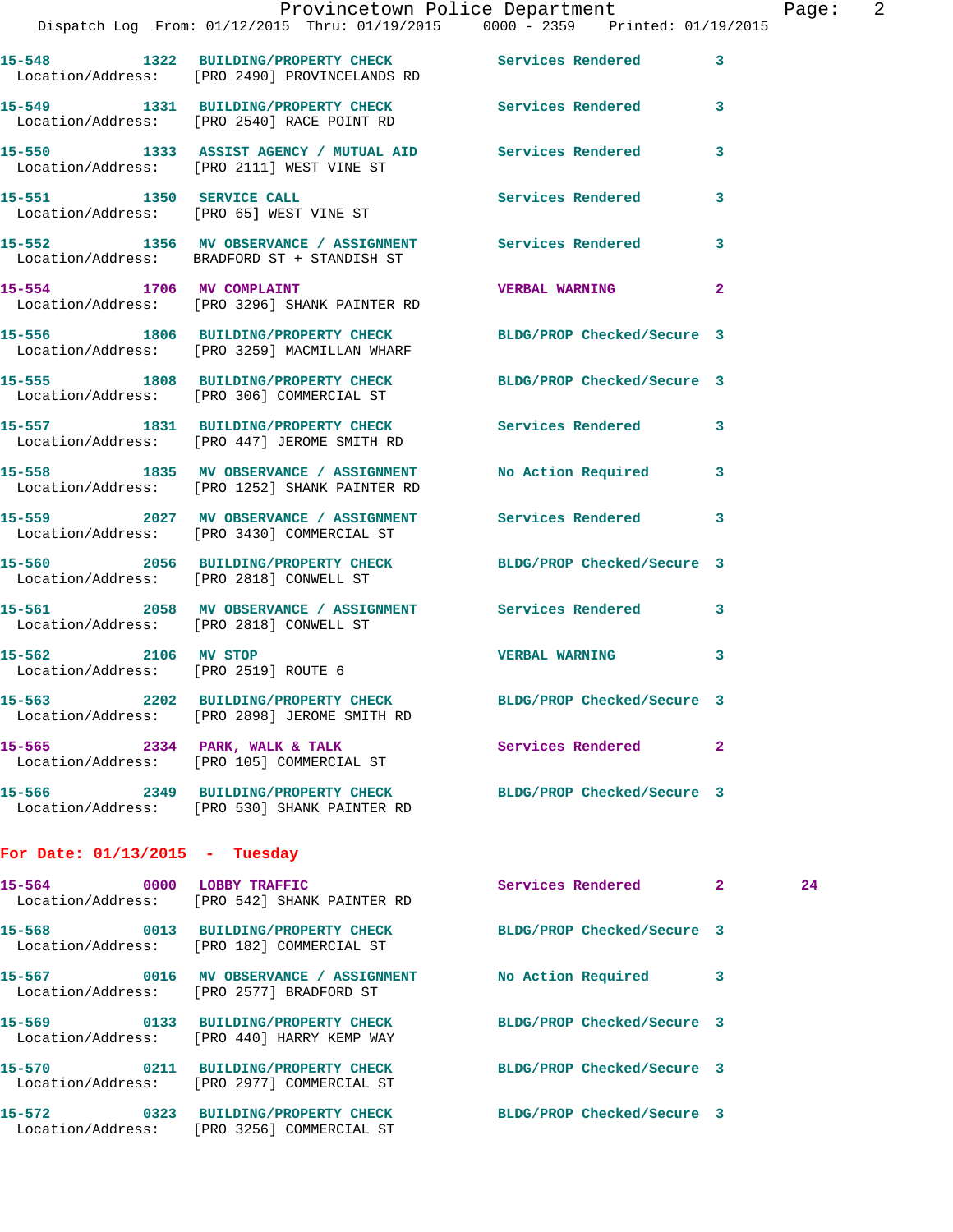|                                      | 15-573 0448 BUILDING/PROPERTY CHECK<br>Location/Address: [PRO 165] COMMERCIAL ST                  | BLDG/PROP Checked/Secure 3 |                         |
|--------------------------------------|---------------------------------------------------------------------------------------------------|----------------------------|-------------------------|
|                                      | 15-574 0504 BUILDING/PROPERTY CHECK<br>Location/Address: [PRO 175] COMMERCIAL ST                  | BLDG/PROP Checked/Secure 3 |                         |
|                                      | 15-575 0520 DIFFICULTY BREATHING/TRANSPORT<br>Location/Address: [PRO 1009] NELSON AVE             | Transported to Hospital 1  |                         |
| 15-576 0547 HAZARDS                  | Location/Address: [PRO 2479] ROUTE 6                                                              | Taken/Referred to Other 2  |                         |
|                                      | 15-577 0550 BUILDING/PROPERTY CHECK<br>Location/Address: [PRO 447] JEROME SMITH RD                | BLDG/PROP Checked/Secure 3 |                         |
|                                      | 15-579 0727 BUILDING/PROPERTY CHECK<br>Location/Address: [PRO 526] RYDER ST EXT                   | Services Rendered 3        |                         |
|                                      | 15-582 0800 PARK, WALK & TALK<br>Location/Address: [PRO 3296] SHANK PAINTER RD                    | Services Rendered          | $\mathbf{2}$            |
| 15-580 0806 GENERAL INFO             |                                                                                                   | Services Rendered 3        |                         |
|                                      | 15-581 0811 PARK, WALK & TALK<br>Location/Address: [PRO 488] MAYFLOWER AVE                        | Services Rendered          | $\mathbf{2}$            |
|                                      | 15-583 0853 BUILDING/PROPERTY CHECK<br>Location/Address: [PRO 3317] CEMETERY RD                   | BLDG/PROP Checked/Secure 3 |                         |
|                                      | 15-584 0853 BUILDING/PROPERTY CHECK<br>Location/Address: [PRO 3318] CEMETERY RD                   | BLDG/PROP Checked/Secure 3 |                         |
|                                      | 15-585 0909 PARK, WALK & TALK<br>Location/Address: [PRO 105] COMMERCIAL ST                        | Services Rendered 2        |                         |
|                                      | 15-586 0918 MV OBSERVANCE / ASSIGNMENT<br>Location/Address: HIGH POLE HL + BRADFORD ST            | Services Rendered          | 3                       |
|                                      | 15-588 1015 BUILDING/PROPERTY CHECK<br>Location/Address: [PRO 2481] TREMONT ST                    | Services Rendered 3        |                         |
| Location/Address: [PRO 571] ALDEN ST | 15-590 1104 BUILDING/PROPERTY CHECK                                                               | BLDG/PROP Checked/Secure 3 |                         |
|                                      | 15-591 1140 PARK, WALK & TALK<br>Location/Address: [PRO 2500] COMMERCIAL ST                       | <b>Services Rendered</b>   |                         |
|                                      | 15-592 1309 MEDICAL EMERGENCY<br>Location/Address: [PRO 440] HARRY KEMP WAY                       | Transported to Hospital 1  |                         |
| Location/Address: [PRO 3287] ROUTE 6 | 15-594 1405 BUILDING/PROPERTY CHECK                                                               | BLDG/PROP Checked/Secure 3 |                         |
|                                      | 15-595 1417 PARK, WALK & TALK<br>Location/Address: [PRO 285] COMMERCIAL ST                        | Services Rendered          | $\mathbf{2}$            |
| 15-596                               | 1608 MV OBSERVANCE / ASSIGNMENT Services Rendered 3<br>Location/Address: BRADFORD ST + HOWLAND ST |                            |                         |
| 15-597 1609 MV STOP                  | Location/Address: BRADFORD ST + KENDALL LN                                                        | <b>VERBAL WARNING</b>      | 3                       |
| 1631 MV STOP<br>15-598               | Location/Address: [PRO 758] BRADFORD ST                                                           | <b>VERBAL WARNING</b>      | $\overline{\mathbf{3}}$ |
|                                      | 15-599 1633 MEDICAL EMERGENCY/ALARM<br>Location/Address: [PRO 965] KIMBERLY LN                    | Services Rendered          | $\mathbf{1}$            |
| 15-600                               | 1658 BUILDING/PROPERTY CHECK                                                                      | BLDG/PROP Checked/Secure 3 |                         |

Location/Address: [PRO 433] RYDER ST EXT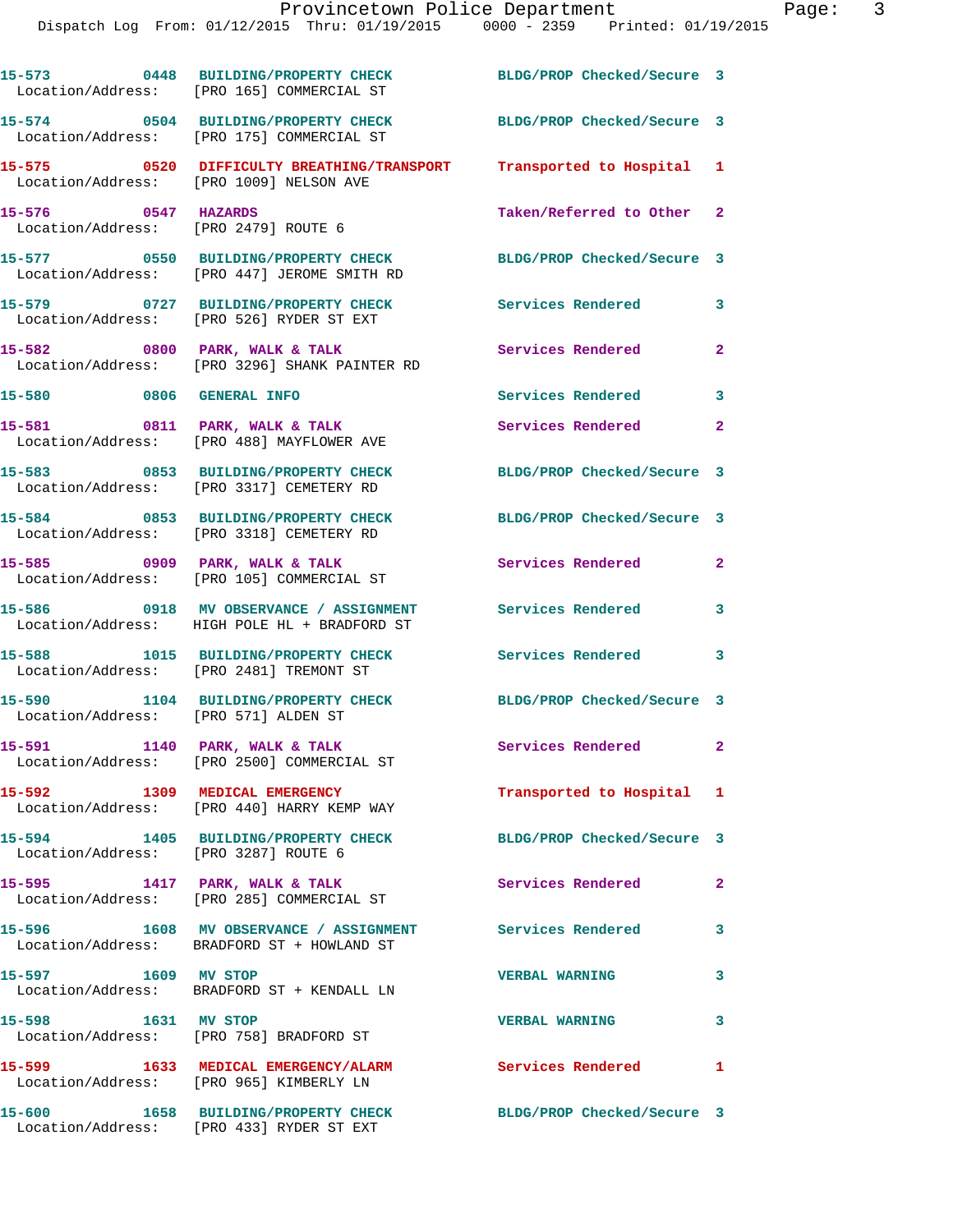| Location/Address: [PRO 2] ALDEN ST         | 15-601 1708 BUILDING/PROPERTY CHECK BLDG/PROP Checked/Secure 3                                             |                            |                         |
|--------------------------------------------|------------------------------------------------------------------------------------------------------------|----------------------------|-------------------------|
| Location/Address:                          | 15-602 1733 MEDICAL EMERGENCY<br>[PRO 3296] SHANK PAINTER RD                                               | Transported to Hospital 1  |                         |
| Location/Address: [PRO 512] PRINCE ST      | 15-603 1759 BUILDING/PROPERTY CHECK                                                                        | BLDG/PROP Checked/Secure 3 |                         |
|                                            | 15-604 1835 MV OBSERVANCE / ASSIGNMENT Services Rendered<br>Location/Address: [PRO 2368] SHANK PAINTER RD  |                            | $\mathbf{3}$            |
|                                            | 15-605 1852 SERVICE CALL<br>Location/Address: [PRO 1230] COMMERCIAL ST                                     | <b>Services Rendered</b>   | $\overline{\mathbf{3}}$ |
|                                            | 15-606 2102 ASSIST CITIZEN/QUESTION<br>Location/Address: [PRO 542] SHANK PAINTER RD                        | <b>SPOKEN TO</b>           | $\mathbf{3}$            |
|                                            | 15-607 2132 BUILDING/PROPERTY CHECK BLDG/PROP Checked/Secure 3<br>Location/Address: [PRO 3004] BRADFORD ST |                            |                         |
| 15-608 2150 COMPLAINT<br>Location/Address: | [PRO 30] BRADFORD ST                                                                                       | Could Not Locate           | $\overline{\mathbf{3}}$ |
|                                            | 15-610 2317 BUILDING/PROPERTY CHECK<br>Location/Address: [PRO 1778] SHANK PAINTER RD                       | BLDG/PROP Checked/Secure 3 |                         |
|                                            | 15-611 2350 BUILDING/PROPERTY CHECK<br>Location/Address: [PRO 530] SHANK PAINTER RD                        | BLDG/PROP Checked/Secure 3 |                         |
|                                            | 15-612 2351 BUILDING/PROPERTY CHECK BLDG/PROP Checked/Secure 3                                             |                            |                         |

## **For Date: 01/14/2015 - Wednesday**

Location/Address: [PRO 306] COMMERCIAL ST

|                                     | 15-609 0000 INFO SERVICES - LOBBY Services Rendered 2<br>Location/Address: [PRO 542] SHANK PAINTER RD         |                    |                         | 13 <sup>°</sup> |
|-------------------------------------|---------------------------------------------------------------------------------------------------------------|--------------------|-------------------------|-----------------|
|                                     | 15-613 0006 BUILDING/PROPERTY CHECK Services Rendered<br>Location/Address: [PRO 2977] COMMERCIAL ST           |                    | $\overline{3}$          |                 |
| 15-615 0022 BAR CHECK               | Location/Address: [PRO 399] COMMERCIAL ST                                                                     | No Action Required | $\mathbf{2}$            |                 |
|                                     | 15-616 		 0026 MV OBSERVANCE / ASSIGNMENT Services Rendered<br>Location/Address: [PRO 637] BRADFORD ST        |                    | $\overline{\mathbf{3}}$ |                 |
|                                     | 15-617 0033 BAR CHECK<br>Location/Address: [PRO 484] MASONIC PL                                               | No Action Required | $\overline{2}$          |                 |
|                                     | 15-618 0042 BUILDING/PROPERTY CHECK BLDG/PROP Checked/Secure 3<br>Location/Address: [PRO 3256] COMMERCIAL ST  |                    |                         |                 |
|                                     | 15-619 		 0118 BUILDING/PROPERTY CHECK Services Rendered<br>Location/Address: [PRO 3259] MACMILLAN WHARF      |                    | $\overline{\mathbf{3}}$ |                 |
| Location/Address: [PRO 521] ROUTE 6 | 15-620 0145 BUILDING/PROPERTY CHECK Services Rendered                                                         |                    | $\overline{\mathbf{3}}$ |                 |
|                                     | 15-621 0158 BUILDING/PROPERTY CHECK BLDG/PROP Checked/Secure 3<br>Location/Address: [PRO 447] JEROME SMITH RD |                    |                         |                 |
|                                     | Location/Address: [PRO 106] COMMERCIAL ST                                                                     |                    | 3                       |                 |
|                                     | 15-623 0401 BUILDING/PROPERTY CHECK BLDG/PROP Checked/Secure 3<br>Location/Address: [PRO 516] RACE POINT RD   |                    |                         |                 |
|                                     | 15-624 0504 BUILDING/PROPERTY CHECK BLDG/PROP Checked/Secure 3                                                |                    |                         |                 |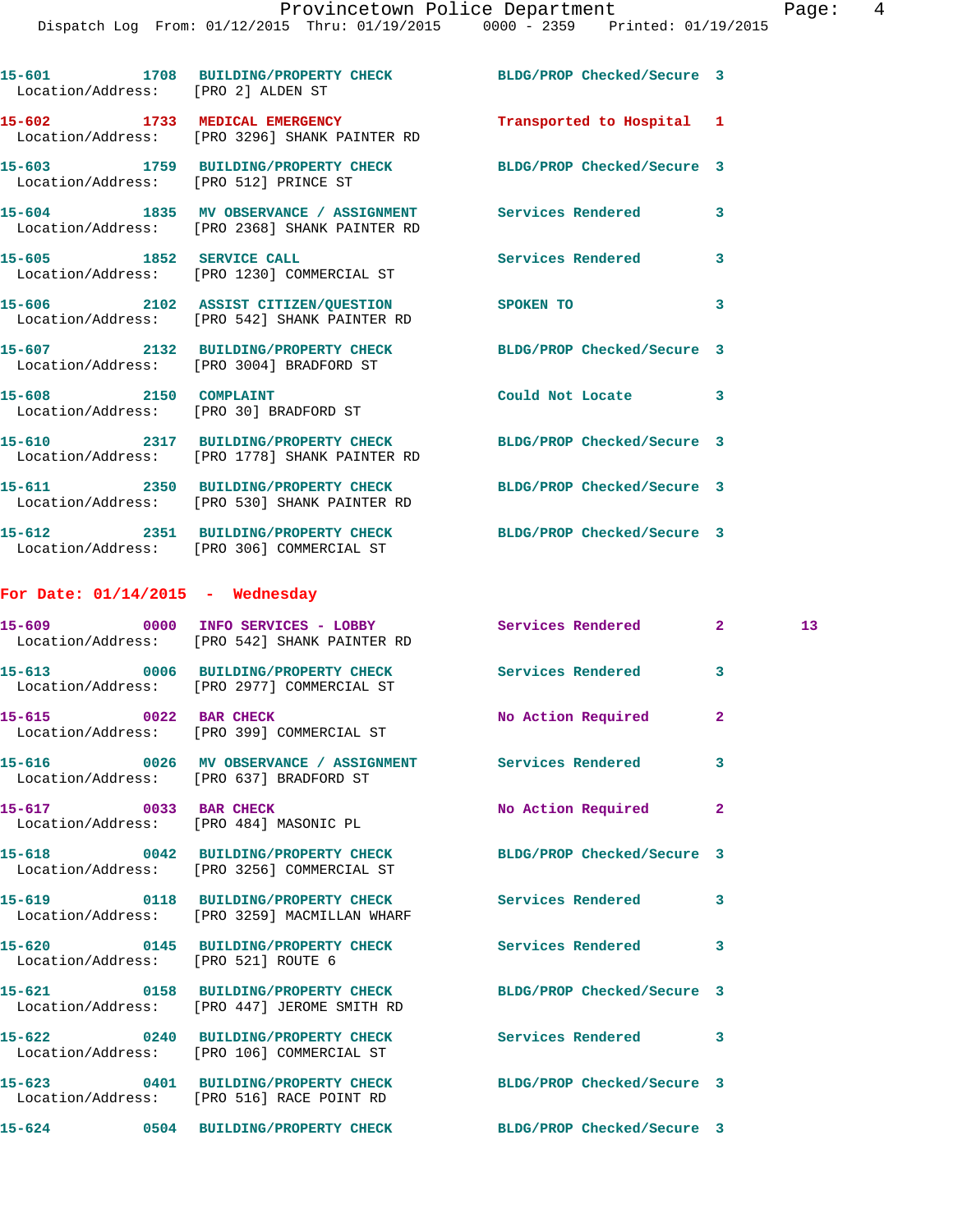|                                                                                       | Dispatch Log From: 01/12/2015 Thru: 01/19/2015 0000 - 2359 Printed: 01/19/2015                                 | Provincetown Police Department | Page: 5      |  |
|---------------------------------------------------------------------------------------|----------------------------------------------------------------------------------------------------------------|--------------------------------|--------------|--|
|                                                                                       | Location/Address: [PRO 1646] WINSLOW ST                                                                        |                                |              |  |
| 15-625 0521 OPEN DOOR                                                                 | Location/Address: [PRO 175] COMMERCIAL ST                                                                      | BLDG/PROP Checked/Secure 3     |              |  |
|                                                                                       | 15-626 0547 BUILDING/PROPERTY CHECK BLDG/PROP Checked/Secure 3<br>Location/Address: [PRO 182] COMMERCIAL ST    |                                |              |  |
|                                                                                       | 15-627 0551 BUILDING/PROPERTY CHECK BLDG/PROP Checked/Secure 3<br>Location/Address: [PRO 525] COMMERCIAL ST    |                                |              |  |
|                                                                                       | 15-628 0738 BUILDING/PROPERTY CHECK BLDG/PROP Checked/Secure 3<br>Location/Address: [PRO 2977] COMMERCIAL ST   |                                |              |  |
|                                                                                       | 15-629 0740 BUILDING/PROPERTY CHECK BLDG/PROP Checked/Secure 3<br>Location/Address: [PRO 2898] JEROME SMITH RD |                                |              |  |
|                                                                                       | 15-630 0803 TRAFFIC CONTROL<br>Location/Address: LAW ST + COMMERCIAL ST                                        | Services Rendered 3            |              |  |
|                                                                                       | 15-631 0807 BUILDING/PROPERTY CHECK BLDG/PROP Checked/Secure 3<br>Location/Address: [PRO 2483] COMMERCIAL ST   |                                |              |  |
| Location/Address: [PRO 3287] ROUTE 6                                                  | 15-632 0808 BUILDING/PROPERTY CHECK BLDG/PROP Checked/Secure 3                                                 |                                |              |  |
| 15-633 0810 ARREST<br>Location/Address: [PRO 430] DYER ST<br>Refer To Arrest: 15-4-AR |                                                                                                                | Arrest(s) Made                 | $\mathbf{2}$ |  |
|                                                                                       | 15-634 0815 AT SCHOOL<br>Location/Address: [PRO 569] WINSLOW ST                                                | Services Rendered 3            |              |  |
|                                                                                       | 15-635 0911 WATER PROBLEM<br>Location/Address: [PRO 545] SHANK PAINTER RD                                      | Taken/Referred to Other 3      |              |  |
| 15-636 0914 MV DISABLED                                                               | Location/Address: [PRO 2513] ROUTE 6                                                                           | No Action Required 2           |              |  |
| Refer To Summons: 15-6-AR                                                             | 15-640 1000 FOLLOW UP<br>Location/Address: [PRO 542] SHANK PAINTER RD                                          | Services Rendered              | $\mathbf{2}$ |  |
|                                                                                       | 15-637 1150 ASSIST AGENCY / MUTUAL AID Services Rendered 3<br>Location/Address: [PRO 542] SHANK PAINTER RD     |                                |              |  |
|                                                                                       | 15-638 1204 BIKE GENERAL/ABANDONED Services Rendered 2<br>Location/Address: [PRO 3405] COMMERCIAL ST           |                                |              |  |
| Refer To Summons: 15-5-AR                                                             | 15-639 1325 ASSIST AGENCY / MUTUAL AID Services Rendered 3<br>Location/Address: [PRO 3259] MACMILLAN WHARF     |                                |              |  |
|                                                                                       | 15-642 1517 ASSIST AGENCY / MUTUAL AID Services Rendered<br>Location/Address: [PRO 1892] SHANK PAINTER RD      |                                | 3            |  |
| 15-641 1627 MV STOP                                                                   | Location/Address: [PRO 2519] ROUTE 6                                                                           | VERBAL WARNING 3               |              |  |
|                                                                                       | 15-643 1753 BUILDING/PROPERTY CHECK BLDG/PROP Checked/Secure 3<br>Location/Address: [PRO 512] PRINCE ST        |                                |              |  |
| Location/Address: STANDISH ST                                                         | 15-644 1831 MEDICAL EMERGENCY/LIFT ASSIST Services Rendered 1                                                  |                                |              |  |
| Location/Address: [PRO 3287] ROUTE 6                                                  | 15-645 1857 BUILDING/PROPERTY CHECK BLDG/PROP Checked/Secure 3                                                 |                                |              |  |
|                                                                                       | 15-646 1921 COMPLAINT<br>Location/Address: [PRO 539] SHANK PAINTER RD                                          | <b>SPOKEN TO</b>               | 3            |  |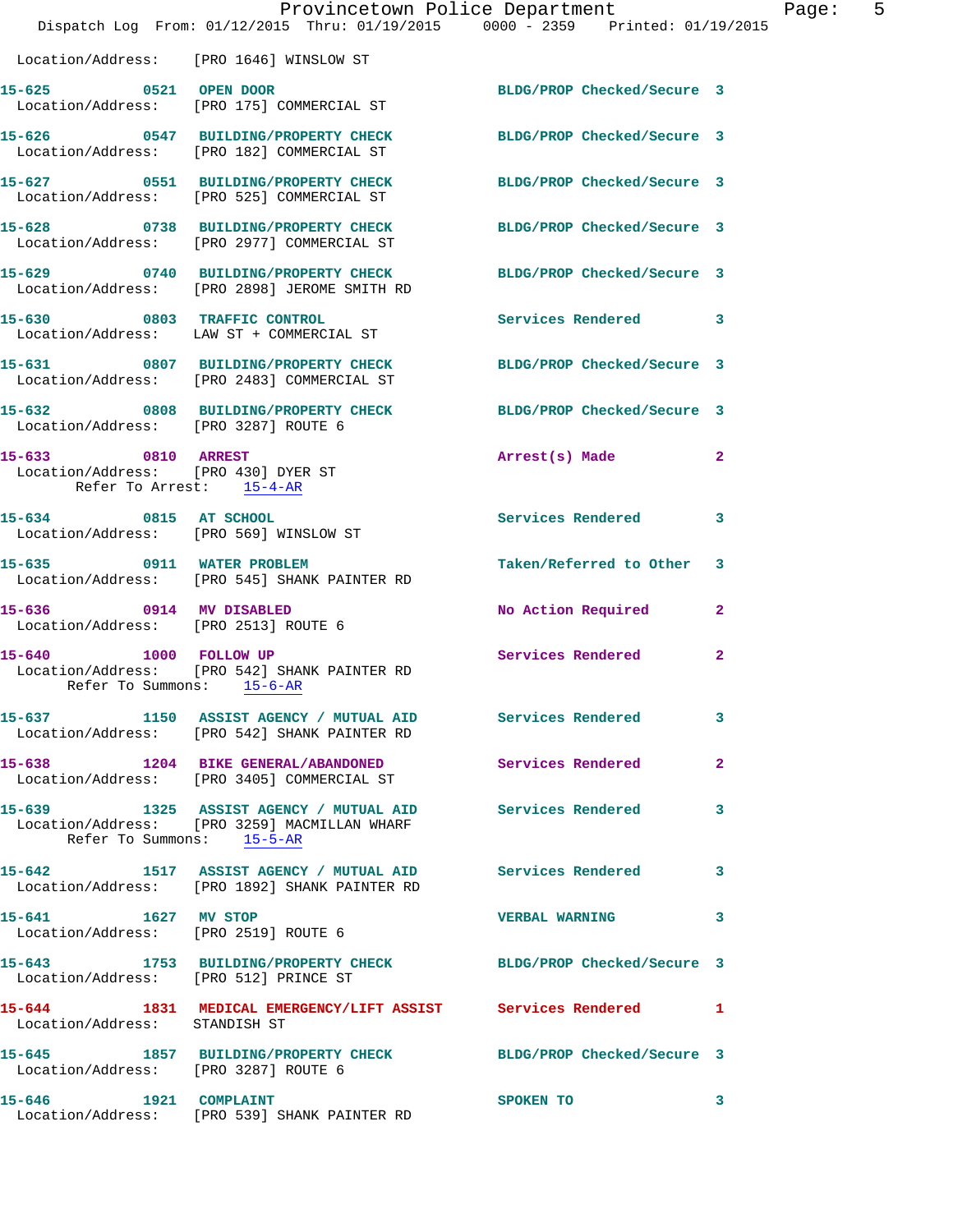|                                                                      | Provincetown Police Department<br>Dispatch Log From: 01/12/2015 Thru: 01/19/2015 0000 - 2359 Printed: 01/19/2015 |                            | Page: 6 |  |
|----------------------------------------------------------------------|------------------------------------------------------------------------------------------------------------------|----------------------------|---------|--|
|                                                                      | 15-647 2021 BUILDING/PROPERTY CHECK BLDG/PROP Checked/Secure 3<br>Location/Address: [PRO 2206] COMMERCIAL ST     |                            |         |  |
|                                                                      | 15-648 2247 LOBBY TRAFFIC<br>Location/Address: [PRO 542] SHANK PAINTER RD                                        | Services Rendered 3        | 14      |  |
|                                                                      | 15-649 2304 BUILDING/PROPERTY CHECK BLDG/PROP Checked/Secure 3<br>Location/Address: [PRO 530] SHANK PAINTER RD   |                            |         |  |
|                                                                      | 15-650 2350 BUILDING/PROPERTY CHECK BLDG/PROP Checked/Secure 3<br>Location/Address: [PRO 306] COMMERCIAL ST      |                            |         |  |
| Location/Address: [PRO 2] ALDEN ST                                   | 15-651 2352 BUILDING/PROPERTY CHECK BLDG/PROP Checked/Secure 3                                                   |                            |         |  |
| For Date: $01/15/2015$ - Thursday                                    |                                                                                                                  |                            |         |  |
|                                                                      | 15-652 0000 MV OBSERVANCE / ASSIGNMENT Services Rendered 3<br>Location/Address: [PRO 595] BRADFORD ST            |                            |         |  |
|                                                                      | 15-653 0022 MV OBSERVANCE / ASSIGNMENT No Action Required 3<br>Location/Address: [PRO 2577] BRADFORD ST          |                            |         |  |
|                                                                      | 15-654 0034 BUILDING/PROPERTY CHECK Services Rendered 3<br>Location/Address: [PRO 1989] COMMERCIAL ST            |                            |         |  |
|                                                                      | 15-655 0124 BUILDING/PROPERTY CHECK BLDG/PROP Checked/Secure 3<br>Location/Address: [PRO 519] RACE POINT RD      |                            |         |  |
| Location/Address: [PRO 94] BRADFORD ST                               | 15-657 0144 BUILDING/PROPERTY CHECK BLDG/PROP Checked/Secure 3                                                   |                            |         |  |
|                                                                      | 15-658 0149 MV OBSERVANCE / ASSIGNMENT Services Rendered 3<br>Location/Address: [PRO 3231] BRADFORD ST           |                            |         |  |
|                                                                      | 15-659 0242 BUILDING/PROPERTY CHECK BLDG/PROP Checked/Secure 3<br>Location/Address: [PRO 440] HARRY KEMP WAY     |                            |         |  |
|                                                                      | 15-660 0342 BUILDING/PROPERTY CHECK BLDG/PROP Checked/Secure 3<br>Location/Address: [PRO 516] RACE POINT RD      |                            |         |  |
|                                                                      | 15-661 0408 BUILDING/PROPERTY CHECK<br>Location/Address: [PRO 3292] COMMERCIAL ST                                | BLDG/PROP Checked/Secure 3 |         |  |
| 15-662 0449 COMPLAINT                                                | Location/Address: [PRO 542] SHANK PAINTER RD                                                                     | Services Rendered 3        |         |  |
|                                                                      | 15-663 0453 BUILDING/PROPERTY CHECK Services Rendered 3<br>Location/Address: [PRO 564] BAYBERRY AVE              |                            |         |  |
|                                                                      | 15-664 0532 BUILDING/PROPERTY CHECK BLDG/PROP Checked/Secure 3<br>Location/Address: [PRO 1778] SHANK PAINTER RD  |                            |         |  |
|                                                                      | 15-665 0601 BUILDING/PROPERTY CHECK<br>Location/Address: [PRO 3737] BRADFORD ST                                  | BLDG/PROP Checked/Secure 3 |         |  |
|                                                                      | 15-666 0611 BUILDING/PROPERTY CHECK<br>Location/Address: [PRO 447] JEROME SMITH RD                               | BLDG/PROP Checked/Secure 3 |         |  |
|                                                                      | 15-667 0712 BUILDING/PROPERTY CHECK Services Rendered 3<br>Location/Address: [PRO 526] RYDER ST EXT              |                            |         |  |
|                                                                      | 15-668 0723 ANIMAL CALL<br>Location/Address: COMMERCIAL ST + SOPER ST                                            | Taken/Referred to Other 2  |         |  |
| Location/Address: SHANK PAINTER RD                                   | 15-669 0732 MV OBSERVANCE / ASSIGNMENT Services Rendered 3                                                       |                            |         |  |
| 15-670 0812 AT THE SCHOOL.<br>Location/Address: [PRO 569] WINSLOW ST |                                                                                                                  | No Action Required 3       |         |  |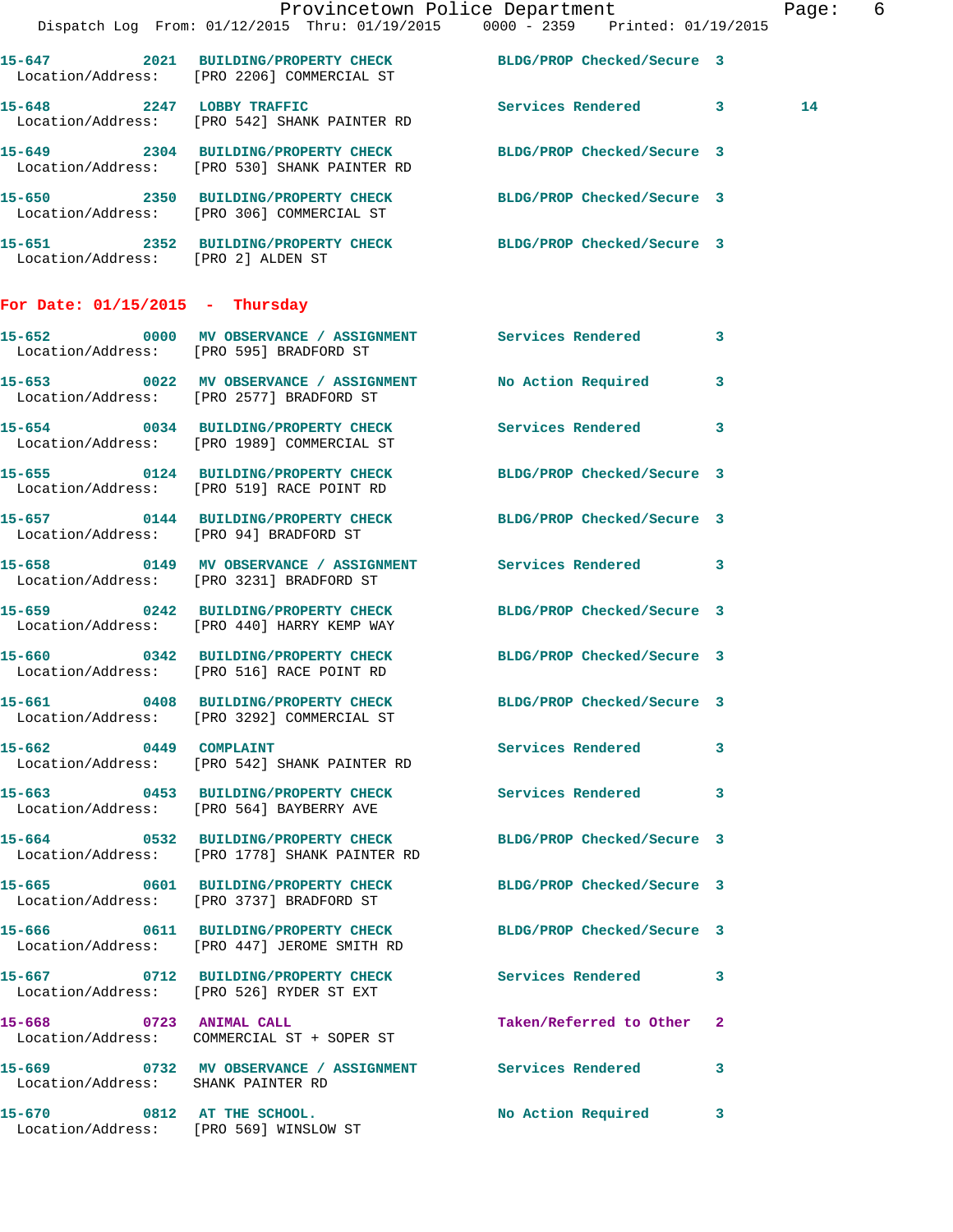|                                                                     | 15-671 0906 BUILDING/PROPERTY CHECK<br>Location/Address: [PRO 2483] COMMERCIAL ST     | <b>Services Rendered</b>   | $\overline{\mathbf{3}}$ |
|---------------------------------------------------------------------|---------------------------------------------------------------------------------------|----------------------------|-------------------------|
| 15-672                                                              | 0910 BUILDING/PROPERTY CHECK<br>Location/Address: [PRO 2490] PROVINCELANDS RD         | <b>Services Rendered</b>   | $\overline{\mathbf{3}}$ |
|                                                                     | 15-673 0915 ALARM - WORK<br>Location/Address: [PRO 306] COMMERCIAL ST                 | No Action Required         | 1                       |
| 15-675 0950 ASSIST CITIZEN                                          | Location/Address: [PRO 542] SHANK PAINTER RD                                          | Services Rendered          | 3                       |
|                                                                     | 15-674 0952 BUILDING/PROPERTY CHECK<br>Location/Address: [PRO 75] CAPTAIN BERTIE RD   | <b>Services Rendered</b>   | 3                       |
|                                                                     | 15-676 1003 BUILDING/PROPERTY CHECK<br>Location/Address: [PRO 3430] COMMERCIAL ST     | <b>Services Rendered</b>   | 3                       |
|                                                                     | 15-677 1004 MV OBSERVANCE / ASSIGNMENT<br>Location/Address: BRADFORD ST + STANDISH ST | Services Rendered          | 3                       |
| 15-678 1016 MV STOP<br>Location/Address: ROUTE 6                    |                                                                                       | <b>VERBAL WARNING</b>      | 3                       |
| Location/Address: [PRO 571] ALDEN ST                                | 15-679 1030 BUILDING/PROPERTY CHECK                                                   | BLDG/PROP Checked/Secure 3 |                         |
| 15-680 1116 AT THE SCHOOL<br>Location/Address: [PRO 569] WINSLOW ST |                                                                                       | No Action Required 3       |                         |
| Location/Address: [PRO 3287] ROUTE 6                                | 15-681 1121 BUILDING/PROPERTY CHECK                                                   | BLDG/PROP Checked/Secure 3 |                         |
|                                                                     | 15-682 1134 BUILDING/PROPERTY CHECK<br>Location/Address: [PRO 564] BAYBERRY AVE       | <b>Services Rendered</b>   | $\mathbf{3}$            |
| 15-683 1135 911 TEST CALL<br>Location/Address: COMMERCIAL ST        |                                                                                       | Services Rendered          | $\mathbf{1}$            |
| Refer To Accident: 15-4-AC                                          | 15-684 1220 MV ACCIDENT<br>Location/Address: BRADFORD ST + STANDISH ST                | <b>Services Rendered</b>   | 1                       |
| 15-685<br>Location/Address: [PRO 3222] ALDEN ST                     | 1228 MEDICAL EMERGENCY                                                                | PATIENT REFUSAL 1          |                         |
| 15-686 1348 ANIMAL CALL<br>Location/Address: [PRO 426] COURT ST     |                                                                                       | Services Rendered          | $\mathbf{2}$            |
| 15-687                                                              | 1409 ASSIST CITIZEN<br>Location/Address: [PRO 542] SHANK PAINTER RD                   | Services Rendered          | 3                       |
| Location/Address: [PRO 1615] BANGS ST                               | 15-688 1609 ASSIST CITIZEN/LOCKED                                                     | <b>Services Rendered</b>   | 3                       |
|                                                                     | 15-689 1645 BUILDING/PROPERTY CHECK<br>Location/Address: [PRO 1638] COMMERCIAL ST     | BLDG/PROP Checked/Secure 3 |                         |
|                                                                     | 15-690 1852 BUILDING/PROPERTY CHECK<br>Location/Address: [PRO 2898] JEROME SMITH RD   | BLDG/PROP Checked/Secure 3 |                         |
| 1944 HAZARDS<br>15-692                                              | Location/Address: [PRO 542] SHANK PAINTER RD                                          | Services Rendered 2        |                         |
| 15-691 1945 MV ACCIDENT<br>Refer To Accident: 15-5-AC               | Location/Address: BRADFORD ST + WINTHROP ST                                           | <b>Services Rendered</b>   | 1                       |
| 15-693                                                              | 2027 BUILDING/PROPERTY CHECK<br>Location/Address: [PRO 2543] MACMILLAN WHARF          | Could Not Locate           | $\mathbf{3}$            |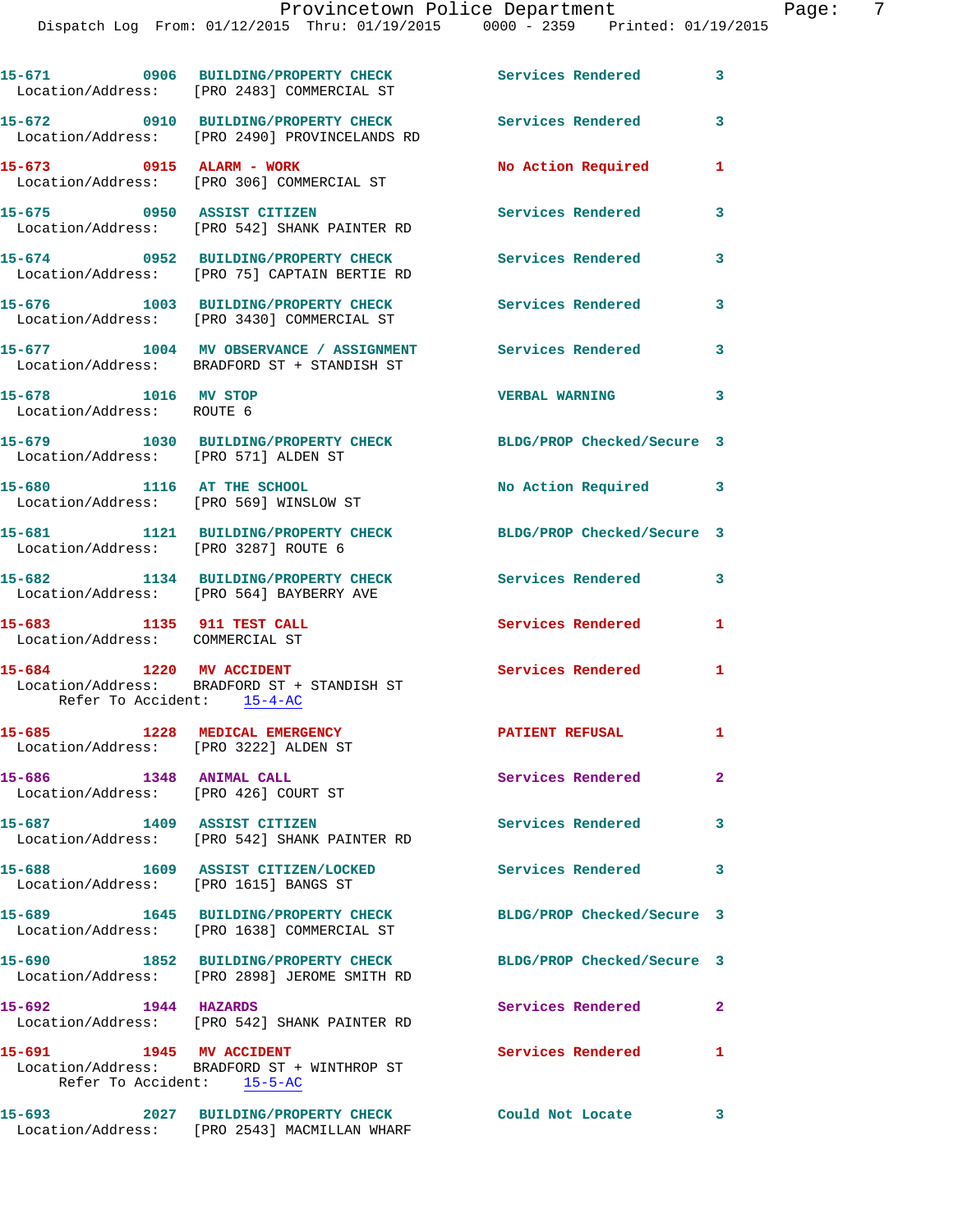|                                 | 15-694 2116 BUILDING/PROPERTY CHECK BLDG/PROP Checked/Secure 3<br>Location/Address: [PRO 2206] COMMERCIAL ST |                            |              |    |
|---------------------------------|--------------------------------------------------------------------------------------------------------------|----------------------------|--------------|----|
|                                 | 15-695 2136 MEDICAL EMERGENCY/FALL<br>Location/Address: [PRO 3222] ALDEN ST                                  | Transported to Hospital 1  |              |    |
|                                 | 15-697 2313 LOBBY TRAFFIC<br>Location/Address: [PRO 542] SHANK PAINTER RD                                    | Services Rendered 3        |              | 19 |
|                                 | 15-698 2320 BUILDING/PROPERTY CHECK<br>Location/Address: [PRO 2977] COMMERCIAL ST                            | Services Rendered 3        |              |    |
|                                 | 15-699 2348 BUILDING/PROPERTY CHECK BLDG/PROP Checked/Secure 3<br>Location/Address: [PRO 2539] RYDER ST      |                            |              |    |
|                                 | 15-700 2351 MV OBSERVANCE / ASSIGNMENT Services Rendered 3<br>Location/Address: [PRO 94] BRADFORD ST         |                            |              |    |
| For Date: $01/16/2015$ - Friday |                                                                                                              |                            |              |    |
|                                 | 15-701 0029 BUILDING/PROPERTY CHECK BLDG/PROP Checked/Secure 3<br>Location/Address: [PRO 1780] JOHNSON ST    |                            |              |    |
|                                 | 15-703 0108 BUILDING/PROPERTY CHECK BLDG/PROP Checked/Secure 3<br>Location/Address: [PRO 444] HIGH POLE HILL |                            |              |    |
|                                 | 15-702 0112 BUILDING/PROPERTY CHECK Services Rendered 3<br>Location/Address: [PRO 2489] BRADFORD ST          |                            |              |    |
|                                 | 15-704 0118 MV OBSERVANCE / ASSIGNMENT Services Rendered<br>Location/Address: [PRO 3231] BRADFORD ST         |                            | 3            |    |
|                                 | 15-705 0218 BUILDING/PROPERTY CHECK BLDG/PROP Checked/Secure 3<br>Location/Address: [PRO 3151] COMMERCIAL ST |                            |              |    |
|                                 | 15-706 0241 COMMUNICATION ERROR No Action Required<br>Location/Address: [PRO 3222] ALDEN ST                  |                            | 1            |    |
|                                 | 15-707 0400 BUILDING/PROPERTY CHECK Services Rendered 3<br>Location/Address: [PRO 433] RYDER ST EXT          |                            |              |    |
|                                 | 15-708 0434 911 GENERAL<br>Location/Address: [PRO 1997] COMMERCIAL ST                                        | <b>PATIENT REFUSAL</b>     | 1            |    |
|                                 | 15-709 0514 BUILDING/PROPERTY CHECK<br>Location/Address: [PRO 175] COMMERCIAL ST                             | BLDG/PROP Checked/Secure 3 |              |    |
|                                 | 15-710 0539 PARK, WALK & TALK<br>Location/Address: [PRO 516] RACE POINT RD                                   | Services Rendered          | $\mathbf{2}$ |    |
| 15-711 0544 TTY TEST CALL       | Location/Address: [PRO 542] SHANK PAINTER RD                                                                 | Services Rendered          | 1            |    |
|                                 | 15-712 0758 BUILDING/PROPERTY CHECK Services Rendered<br>Location/Address: [PRO 3430] COMMERCIAL ST          |                            | 3            |    |
|                                 | 15-713 0826 BUILDING/PROPERTY CHECK BLDG/PROP Checked/Secure 3<br>Location/Address: [PRO 571] ALDEN ST       |                            |              |    |
|                                 | 15-714 0830 MV OBSERVANCE / ASSIGNMENT Services Rendered<br>Location/Address: ROUTE 6 + CONWELL ST           |                            | 3            |    |
|                                 | 15-715 0902 BUILDING/PROPERTY CHECK BLDG/PROP Checked/Secure 3<br>Location/Address: [PRO 3287] ROUTE 6       |                            |              |    |
|                                 | 15-716 0907 BUILDING/PROPERTY CHECK BLDG/PROP Checked/Secure 3<br>Location/Address: [PRO 2206] COMMERCIAL ST |                            |              |    |
| 15-717                          | 0940 COMPLAINT                                                                                               | Arrest(s) Made 3           |              |    |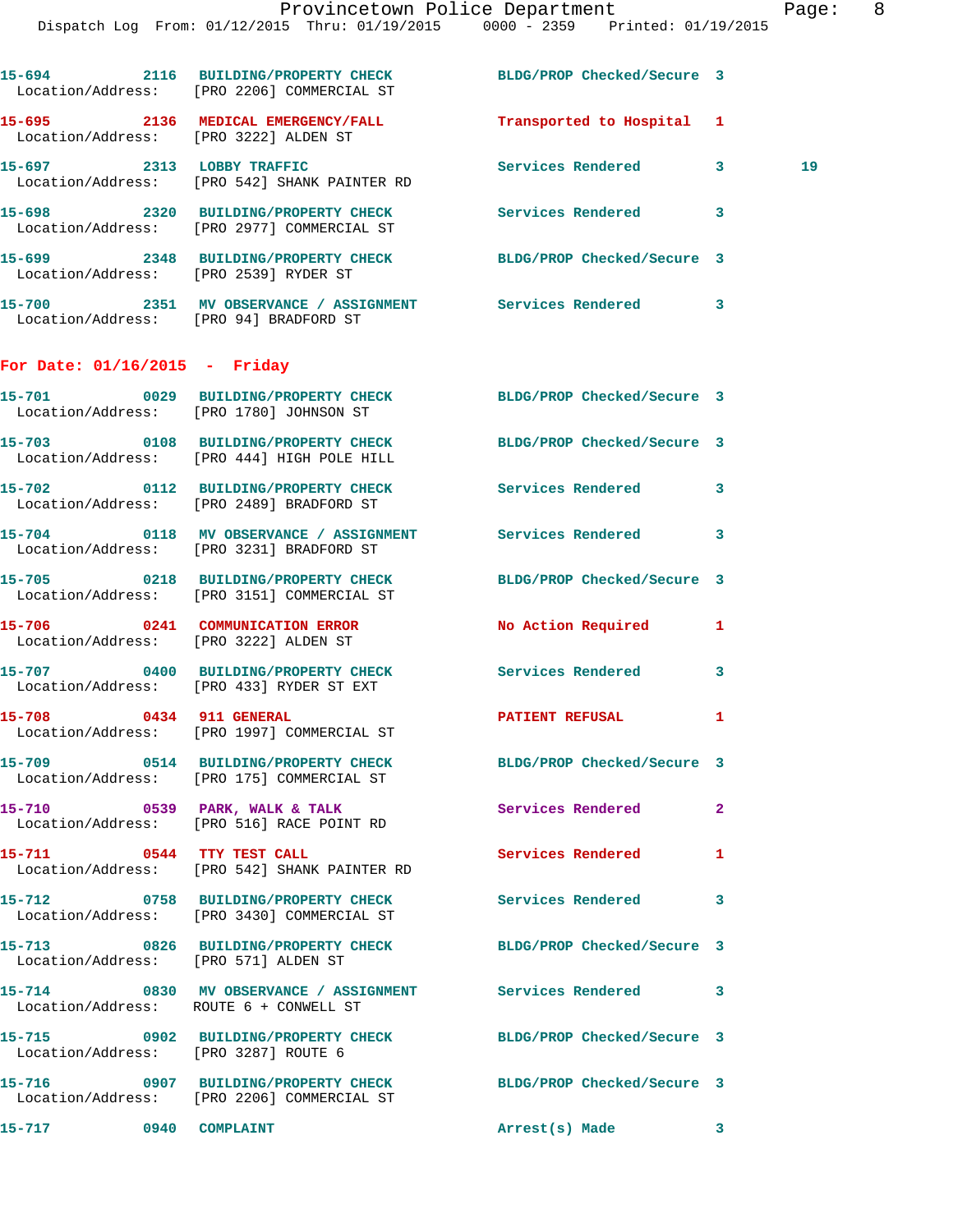|                              | Provincetown Police Department<br>Dispatch Log From: 01/12/2015 Thru: 01/19/2015 0000 - 2359 Printed: 01/19/2015 |                            |                |
|------------------------------|------------------------------------------------------------------------------------------------------------------|----------------------------|----------------|
| Refer To Arrest: 15-7-AR     | Location/Address: [PRO 1997] COMMERCIAL ST                                                                       |                            |                |
|                              | 15-718 1012 FOUND CELL-RETURNED<br>Location/Address: [PRO 542] SHANK PAINTER RD                                  | No Action Required         | 3              |
| 15-719 1050 ALARM - FIRE     | Location/Address: [PRO 204] COMMERCIAL ST                                                                        | <b>Services Rendered</b>   | 1              |
|                              | 15-720 1136 PARK, WALK & TALK<br>Location/Address: [PRO 3296] SHANK PAINTER RD                                   | No Action Required         | $\overline{a}$ |
|                              | 15-721 1231 COMPLAINT<br>Location/Address: [PRO 3145] RACE POINT RD                                              | No Action Required         | 3              |
| Location/Address: ROUTE 6    | 15-722 1408 ASSIST AGENCY / MUTUAL AID Taken/Referred to Other                                                   |                            | 3              |
|                              | 15-733 1600 FOUND EYEGLASSES<br>Location/Address: [PRO 542] SHANK PAINTER RD                                     | <b>Services Rendered</b>   | 3              |
|                              | 15-723 1657 MEDICAL EMERGENCY/BROKEN ARM Transported to Hospital<br>Location/Address: [PRO 440] HARRY KEMP WAY   |                            | 1              |
| Location/Address: ANTHONY ST | 15-725 1705 LOST WALLET/FOUND Services Rendered                                                                  |                            | 3              |
|                              | 15-726 1719 SERVICE CALL/FINGERPRINTING Services Rendered<br>Location/Address: [PRO 542] SHANK PAINTER RD        |                            | 3              |
|                              | 15-727 1725 BUILDING/PROPERTY CHECK<br>Location/Address: [PRO 3259] MACMILLAN WHARF                              | BLDG/PROP Checked/Secure 3 |                |
| 15-728 1813 ALARM - FIRE     | Location/Address: [PRO 3660] COURT ST                                                                            | Removed Hazard             | 1              |
|                              | 15-729 1833 BUILDING/PROPERTY CHECK BLDG/PROP Checked/Secure 3<br>Location/Address: [PRO 447] JEROME SMITH RD    |                            |                |
| 15-730 1838 BIKE GENERAL     | Location/Address: [PRO 3405] COMMERCIAL ST                                                                       | Taken/Referred to Other    | $\mathbf{2}$   |
| 15-731 1908 MV STOP          | Location/Address: [PRO 395] COMMERCIAL ST                                                                        | <b>VERBAL WARNING</b>      | 3              |
|                              | Location/Address: [PRO 542] SHANK PAINTER RD                                                                     |                            | 3              |
|                              | 15-734 2032 SUSPICIOUS ACTIVITY<br>Location/Address: [PRO 724] BRADFORD ST                                       | Services Rendered          | 2              |
| 15-735 2110 ALARM - GENERAL  | Location/Address: [PRO 440] HARRY KEMP WAY                                                                       | False Alarm                | 1              |
|                              | 15-737 2154 BUILDING/PROPERTY CHECK<br>Location/Address: [PRO 3004] BRADFORD ST                                  | BLDG/PROP Checked/Secure 3 |                |
| 15-738 2159 MV STOP          | Location/Address: BRADFORD ST + BANGS ST                                                                         | <b>VERBAL WARNING</b>      | 3              |
|                              | 15-739 2220 BUILDING/PROPERTY CHECK<br>Location/Address: [PRO 545] SHANK PAINTER RD                              | BLDG/PROP Checked/Secure 3 |                |
|                              | 15-740 2222 BUILDING/PROPERTY CHECK<br>Location/Address: [PRO 1778] SHANK PAINTER RD                             | BLDG/PROP Checked/Secure 3 |                |
| 15-741                       | 2341 BUILDING/PROPERTY CHECK<br>Location/Address: [PRO 1645] HARRY KEMP WAY                                      | BLDG/PROP Checked/Secure 3 |                |
|                              |                                                                                                                  |                            |                |

**15-742 2350 COMPLAINT Could Not Locate 3**  Location/Address: [PRO 965] KIMBERLY LN

Page: 9<br>2015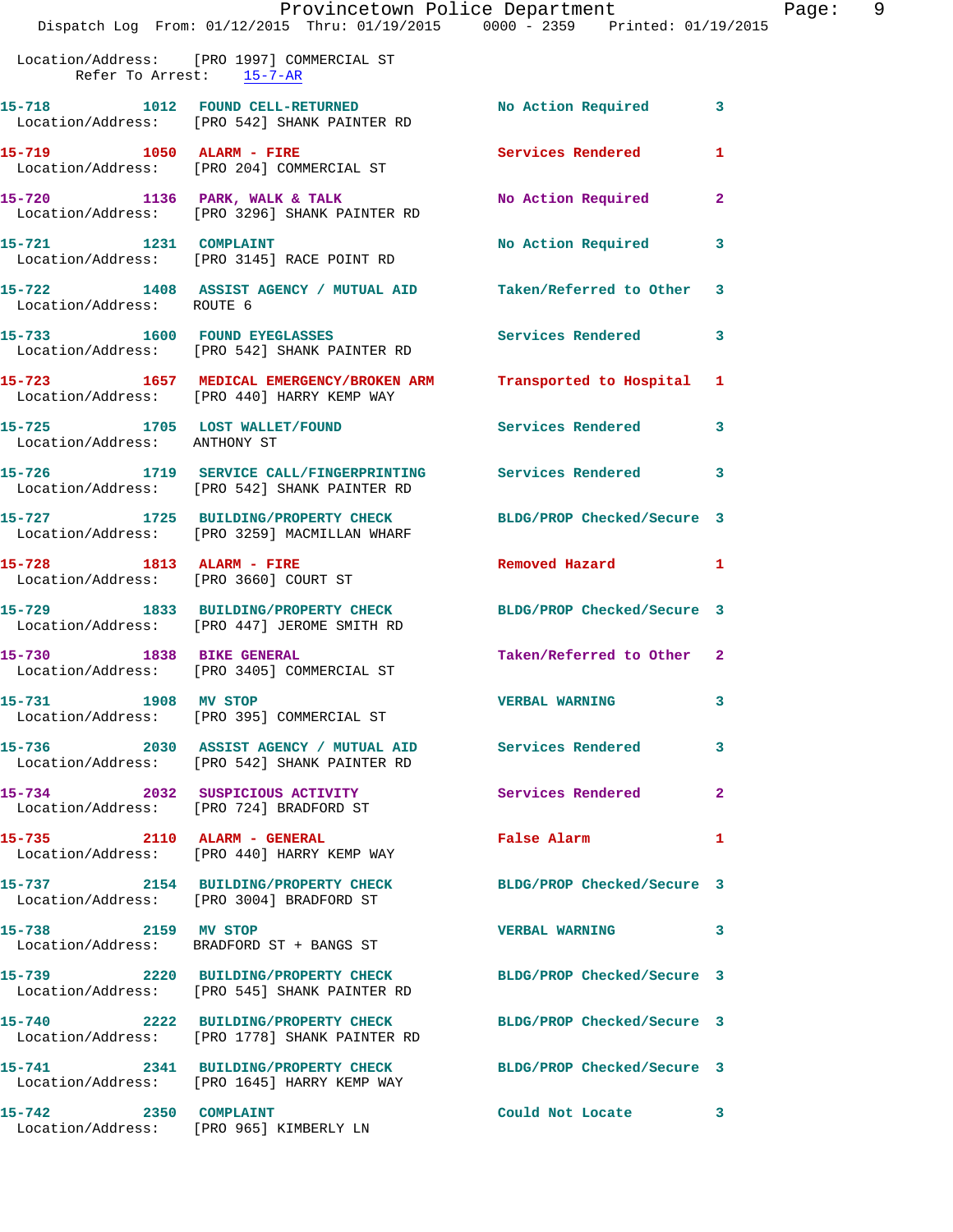| For Date: $01/17/2015$ - Saturday |                                                                                     |                                                                |              |  |
|-----------------------------------|-------------------------------------------------------------------------------------|----------------------------------------------------------------|--------------|--|
|                                   | 15-743 0001 LOBBY TRAFFIC<br>Location/Address: [PRO 542] SHANK PAINTER RD           | Services Rendered 2                                            | 15           |  |
|                                   | Location/Address: [PRO 3609] COMMERCIAL ST                                          | 15-745 0007 BUILDING/PROPERTY CHECK BLDG/PROP Checked/Secure 3 |              |  |
|                                   | Location/Address: [PRO 530] SHANK PAINTER RD                                        | 15-744 0011 BUILDING/PROPERTY CHECK BLDG/PROP Checked/Secure 3 |              |  |
|                                   | Location/Address: [PRO 3231] BRADFORD ST                                            | 15-746 0014 MV OBSERVANCE / ASSIGNMENT Services Rendered       | 3            |  |
| 15-747 0050 BAR CHECK             | Location/Address: [PRO 399] COMMERCIAL ST                                           | Services Rendered                                              | $\mathbf{2}$ |  |
|                                   | 15-748 0053 BAR CHECK<br>Location/Address: [PRO 3443] COMMERCIAL ST                 | <b>Services Rendered</b>                                       | 2            |  |
|                                   | 15-749 0054 BUILDING/PROPERTY CHECK<br>Location/Address: [PRO 2539] RYDER ST        | BLDG/PROP Checked/Secure 3                                     |              |  |
|                                   | 15-751 0106 BUILDING/PROPERTY CHECK<br>Location/Address: [PRO 182] COMMERCIAL ST    | BLDG/PROP Checked/Secure 3                                     |              |  |
|                                   | 15-752 0115 BUILDING/PROPERTY CHECK<br>Location/Address: [PRO 175] COMMERCIAL ST    | BLDG/PROP Checked/Secure 3                                     |              |  |
|                                   | 15-753 0116 BUILDING/PROPERTY CHECK<br>Location/Address: [PRO 379] COMMERCIAL ST    | BLDG/PROP Checked/Secure 3                                     |              |  |
|                                   | 15-755 0150 BUILDING/PROPERTY CHECK<br>Location/Address: [PRO 1989] COMMERCIAL ST   | Services Rendered 3                                            |              |  |
|                                   | 15-754 0151 BUILDING/PROPERTY CHECK<br>Location/Address: [PRO 519] RACE POINT RD    | BLDG/PROP Checked/Secure 3                                     |              |  |
|                                   | 15-756 0229 BUILDING/PROPERTY CHECK<br>Location/Address: [PRO 94] BRADFORD ST       | BLDG/PROP Checked/Secure 3                                     |              |  |
|                                   | Location/Address: [PRO 521] ROUTE 6                                                 | 15-757 0450 BUILDING/PROPERTY CHECK Services Rendered 3        |              |  |
| 15-758                            | 0535 BUILDING/PROPERTY CHECK<br>Location/Address: [PRO 3430] COMMERCIAL ST          | Services Rendered                                              | 3            |  |
|                                   | 15-760 0602 BUILDING/PROPERTY CHECK<br>Location/Address: [PRO 564] BAYBERRY AVE     | Services Rendered 3                                            |              |  |
|                                   | 15-759 0606 BUILDING/PROPERTY CHECK<br>Location/Address: [PRO 545] SHANK PAINTER RD | BLDG/PROP Checked/Secure 3                                     |              |  |
|                                   | 15-761 0614 PARK, WALK & TALK<br>Location/Address: [PRO 516] RACE POINT RD          | No Action Required                                             | 2            |  |
|                                   | 15-762 0746 BUILDING/PROPERTY CHECK<br>Location/Address: [PRO 3430] COMMERCIAL ST   | <b>Services Rendered</b>                                       | 3            |  |
| 15-763 0823 BANK FRAUD            | Location/Address: [PRO 542] SHANK PAINTER RD                                        | Services Rendered                                              | $\mathbf{2}$ |  |
| 15-764 0920 FOUND KEYES           | Location/Address: [PRO 542] SHANK PAINTER RD                                        | Services Rendered                                              | 3            |  |
| 15-765 0939 GENERAL INFO          |                                                                                     | Services Rendered 3                                            |              |  |
| 15-766                            | 0952 WOUNDED FOX                                                                    | Services Rendered                                              | $\mathbf{2}$ |  |

Location/Address: [PRO 521] ROUTE 6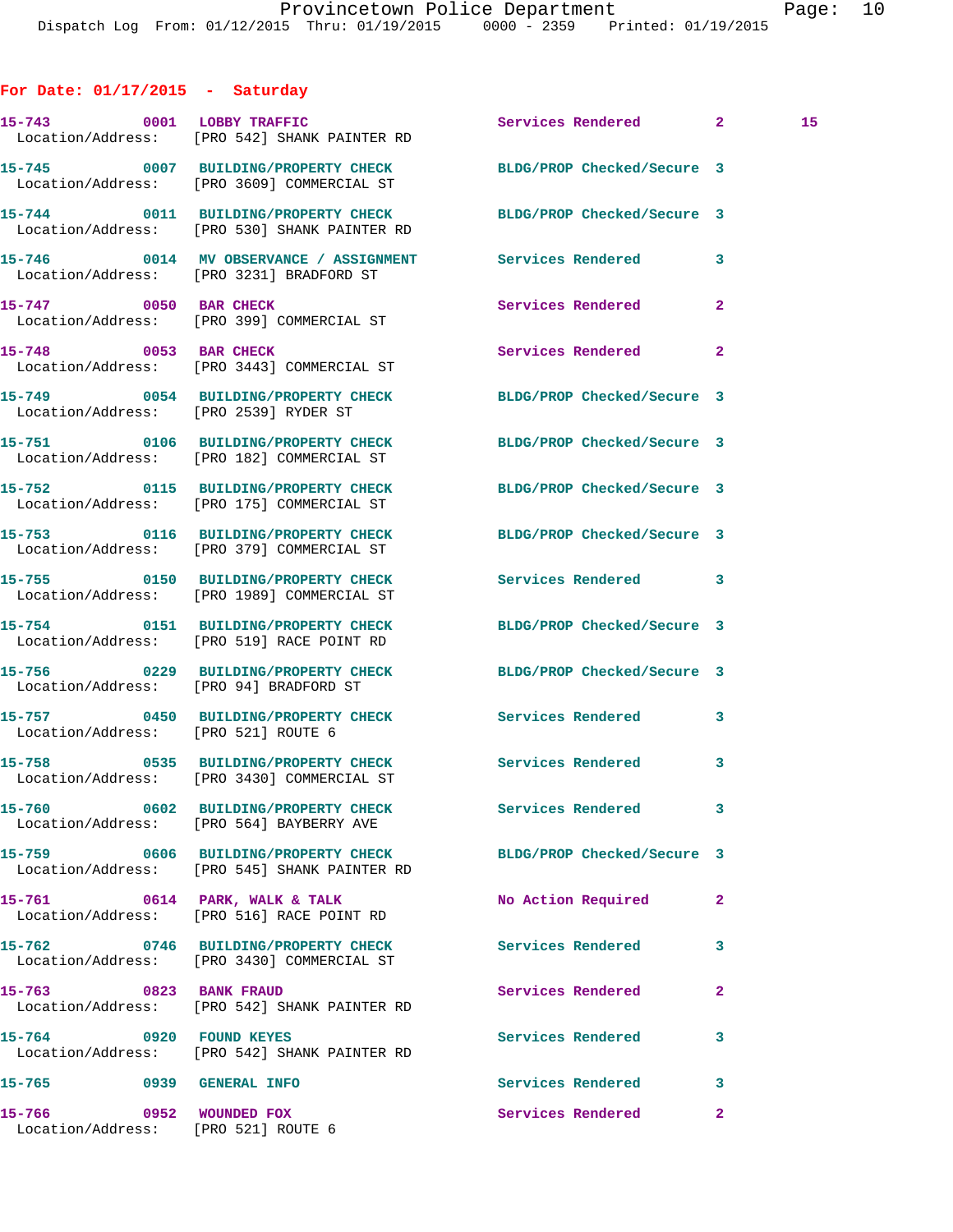Dispatch Log From: 01/12/2015 Thru: 01/19/2015 0000 - 2359 Printed: 01/19/2015

|                                        | 15-767 1027 MEDICAL EMERGENCY<br>Location/Address: [PRO 2543] MACMILLAN WHARF                               | Transported to Hospital 1  |                               |
|----------------------------------------|-------------------------------------------------------------------------------------------------------------|----------------------------|-------------------------------|
|                                        | 15-769 1054 MEDICAL EMERGENCY<br>Location/Address: [PRO 440] HARRY KEMP WAY                                 | Transported to Hospital 1  |                               |
|                                        | 15-771 1136 PARK, WALK & TALK<br>Location/Address: [PRO 182] COMMERCIAL ST                                  | Services Rendered          | $\overline{a}$                |
| Location/Address: [PRO 521] ROUTE 6    | 15-772 1236 FOLLOW UP/FOX                                                                                   | Services Rendered          | $\overline{a}$                |
|                                        | 15-773 1247 COMPLAINT<br>Location/Address: [PRO 2637] COMMERCIAL ST                                         | Services Rendered          | 3                             |
|                                        | 15-775 1613 BUILDING/PROPERTY CHECK<br>Location/Address: [PRO 3317] CEMETERY RD                             | BLDG/PROP Checked/Secure 3 |                               |
|                                        | 15-776 1830 BUILDING/PROPERTY CHECK<br>Location/Address: [PRO 2206] COMMERCIAL ST                           | BLDG/PROP Checked/Secure 3 |                               |
|                                        | 15-777 1852 BUILDING/PROPERTY CHECK<br>Location/Address: [PRO 16] MAYFLOWER AVE                             | BLDG/PROP Checked/Secure 3 |                               |
| 15-778 2003 MV STOP                    | Location/Address: [PRO 2577] BRADFORD ST                                                                    | <b>VERBAL WARNING</b>      | 3                             |
|                                        | 15-780 2335 BUILDING/PROPERTY CHECK<br>Location/Address: [PRO 2500] COMMERCIAL ST                           | BLDG/PROP Checked/Secure 3 |                               |
|                                        | 15-782 2347 BUILDING/PROPERTY CHECK BLDG/PROP Checked/Secure 3<br>Location/Address: [PRO 1646] WINSLOW ST   |                            |                               |
|                                        | 15-781 2351 MV OBSERVANCE / ASSIGNMENT Services Rendered<br>Location/Address: BRADFORD ST + RYDER ST        |                            | 3                             |
|                                        |                                                                                                             |                            |                               |
| For Date: $01/18/2015$ - Sunday        |                                                                                                             |                            |                               |
|                                        | 15-783 0002 LOBBY TRAFFIC<br>Location/Address: [PRO 542] SHANK PAINTER RD                                   | Services Rendered          | $\mathbf{2}$<br>$\frac{4}{3}$ |
| Location/Address: ROUTE 6 + CONWELL ST | 15-784 0013 MV OBSERVANCE / ASSIGNMENT Services Rendered                                                    |                            | 3                             |
|                                        | 15-785 0042 BUILDING/PROPERTY CHECK<br>Location/Address: [PRO 2543] MACMILLAN WHARF                         | BLDG/PROP Checked/Secure 3 |                               |
| 15-786 0042 911 GENERAL                | Location/Address: [PRO 542] SHANK PAINTER RD                                                                | No Action Required         | 1                             |
|                                        | 15-787 0050 MV OBSERVANCE / ASSIGNMENT Services Rendered<br>Location/Address: BRADFORD ST + STANDISH ST     |                            | 3                             |
|                                        | 15-788 0112 BUILDING/PROPERTY CHECK<br>Location/Address: [PRO 530] SHANK PAINTER RD                         | BLDG/PROP Checked/Secure 3 |                               |
|                                        | 15-789 0127 BUILDING/PROPERTY CHECK<br>Location/Address: [PRO 2898] JEROME SMITH RD                         | Services Rendered          | 3                             |
|                                        | 15-790 0142 MV OBSERVANCE / ASSIGNMENT Services Rendered<br>Location/Address: BRADFORD ST + HOWLAND ST      |                            | 3                             |
|                                        | 15-791 0151 BUILDING/PROPERTY CHECK BLDG/PROP Checked/Secure 3<br>Location/Address: [PRO 519] RACE POINT RD |                            |                               |
|                                        | 15-792 0224 ALARM - FIRE<br>Location/Address: [PRO 155] COMMERCIAL ST                                       | <b>Services Rendered</b>   | $\mathbf{1}$                  |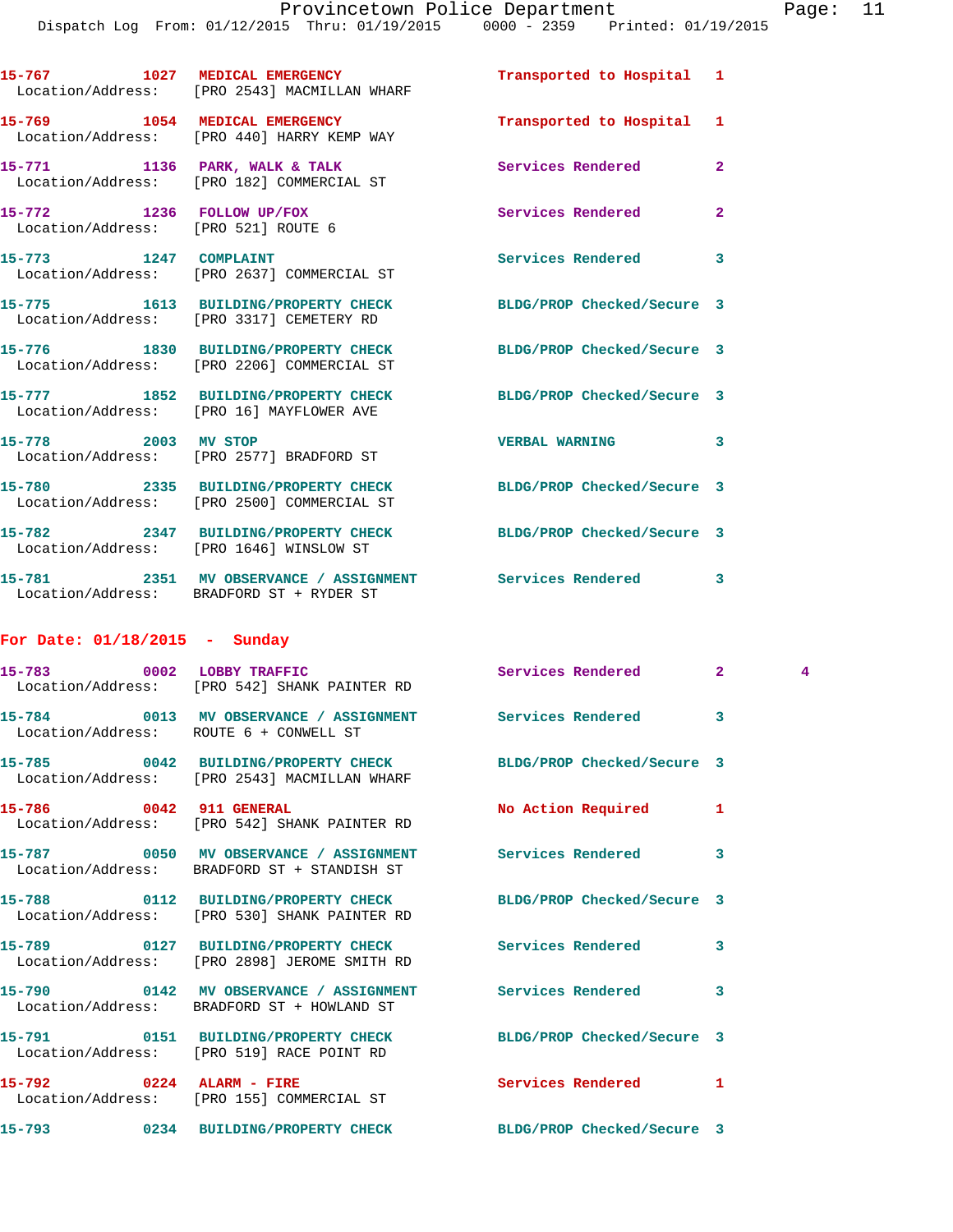|                                                                                                 | Provincetown Police Department<br>Dispatch Log From: 01/12/2015 Thru: 01/19/2015 0000 - 2359 Printed: 01/19/2015 |                            |   |
|-------------------------------------------------------------------------------------------------|------------------------------------------------------------------------------------------------------------------|----------------------------|---|
|                                                                                                 | Location/Address: [PRO 564] BAYBERRY AVE                                                                         |                            |   |
|                                                                                                 | 15-794 0437 BUILDING/PROPERTY CHECK<br>Location/Address: [PRO 1638] COMMERCIAL ST                                | BLDG/PROP Checked/Secure 3 |   |
| Location/Address: [PRO 2818] CONWELL ST                                                         | 15-795 0439 BUILDING/PROPERTY CHECK                                                                              | BLDG/PROP Checked/Secure 3 |   |
| Location/Address: [PRO 2481] TREMONT ST                                                         | 15-796 0452 BUILDING/PROPERTY CHECK                                                                              | Services Rendered          | 3 |
| 15-797 0632 MV STOP<br>Location/Address: RACE POINT RD                                          |                                                                                                                  | <b>VERBAL WARNING</b>      | 3 |
|                                                                                                 | 15-798 0804 BUILDING/PROPERTY CHECK BLDG/PROP Checked/Secure 3<br>Location/Address: [PRO 447] JEROME SMITH RD    |                            |   |
| Location/Address: [PRO 3440] ROUTE 6                                                            | 15-799 0829 MV OBSERVANCE / ASSIGNMENT Services Rendered                                                         |                            | 3 |
|                                                                                                 | 15-801 0925 BUILDING/PROPERTY CHECK<br>Location/Address: [PRO 3259] MACMILLAN WHARF                              | BLDG/PROP Checked/Secure 3 |   |
| 15-802 0941 COMPLAINT                                                                           | Location/Address: [PRO 440] HARRY KEMP WAY                                                                       | Peace Restored             | 3 |
|                                                                                                 | 15-803 1052 MV OBSERVANCE / ASSIGNMENT Services Rendered<br>Location/Address: BRADFORD ST + RYDER ST             |                            | 3 |
| 15-804 1125 MV ACCIDENT<br>Location/Address: [PRO 37] BRADFORD ST<br>Refer To Accident: 15-6-AC |                                                                                                                  | Services Rendered          | 1 |
| 15-805 1129 STAFF IN SCHOOL                                                                     |                                                                                                                  | <b>Services Rendered</b>   | 3 |
|                                                                                                 | 15-806 1259 BUILDING/PROPERTY CHECK<br>Location/Address: [PRO 444] HIGH POLE HILL                                | BLDG/PROP Checked/Secure 3 |   |
| 15-807 1326 MEDICAL EMERGENCY                                                                   | Location/Address: [PRO 3670] SHANK PAINTER RD                                                                    | Transported to Hospital 1  |   |
| 15-808                                                                                          | 1603 BUILDING/PROPERTY CHECK BLDG/PROP Checked/Secure 3<br>Location/Address: [PRO 433] RYDER ST EXT              |                            |   |
| 15-812                                                                                          | 1612 ASSIST CITIZEN<br>Location/Address: [PRO 542] SHANK PAINTER RD                                              | SPOKEN TO                  | 3 |
|                                                                                                 | 15-809 1618 BUILDING/PROPERTY CHECK BLDG/PROP Checked/Secure 3<br>Location/Address: [PRO 530] SHANK PAINTER RD   |                            |   |
|                                                                                                 | 15-810 1649 BUILDING/PROPERTY CHECK BLDG/PROP Checked/Secure 3<br>Location/Address: [PRO 488] MAYFLOWER AVE      |                            |   |
|                                                                                                 | 15-811 1725 BUILDING/PROPERTY CHECK<br>Location/Address: [PRO 175] COMMERCIAL ST                                 | BLDG/PROP Checked/Secure 3 |   |
| 15-813 1747 MV STOP<br>Location/Address: WINTHROP ST                                            |                                                                                                                  | <b>VERBAL WARNING</b>      | 3 |
| Location/Address: [TRU] TOMS HILL RD                                                            | 15-814 1753 ASSIST AGENCY / TRURO PD                                                                             | Services Rendered          | 3 |
| 15-815 1901 MV COMPLAINT                                                                        | Location/Address:    CARVER ST + BRADFORD ST                                                                     | Could Not Locate           | 2 |
| 15-816 1940 COMPLAINT                                                                           | Location/Address: [PRO 3007] HARRY KEMP WAY                                                                      | No Action Required         | 3 |
|                                                                                                 | 15-817 2029 BUILDING/PROPERTY CHECK<br>Location/Address: [PRO 16] MAYFLOWER AVE                                  | BLDG/PROP Checked/Secure 3 |   |

Page:  $12$ <br> $.5$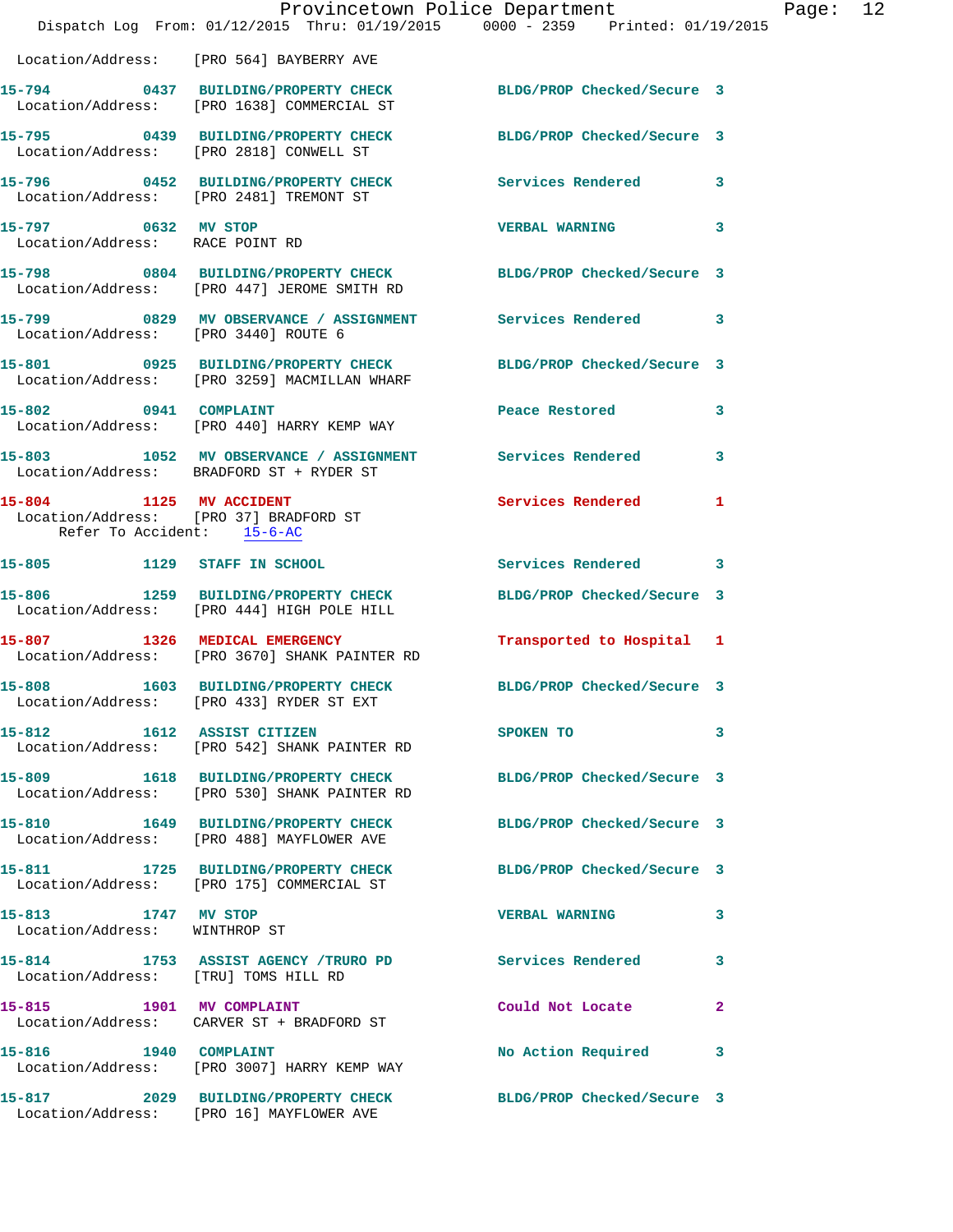Location/Address: [PRO 3259] MACMILLAN WHARF **15-822 2259 LOBBY TRAFFIC Services Rendered 3**  Location/Address: [PRO 542] SHANK PAINTER RD **15-823 2319 BUILDING/PROPERTY CHECK BLDG/PROP Checked/Secure 3** 

 Location/Address: [PRO 3430] COMMERCIAL ST **15-824 2322 BUILDING/PROPERTY CHECK BLDG/PROP Checked/Secure 3**  Location/Address: [PRO 444] HIGH POLE HILL **15-825 2347 BUILDING/PROPERTY CHECK BLDG/PROP Checked/Secure 3**  Location/Address: [PRO 752] BRADFORD ST

## **For Date: 01/19/2015 - Monday**

|                                                  | 15-826 0005 MV OBSERVANCE / ASSIGNMENT<br>Location/Address: [PRO 3099] SHANK PAINTER RD | <b>Services Rendered</b>   | $\mathbf{3}$               |
|--------------------------------------------------|-----------------------------------------------------------------------------------------|----------------------------|----------------------------|
| 15-828                                           | 0010 MV OBSERVANCE / ASSIGNMENT<br>Location/Address: [PRO 105] COMMERCIAL ST            | Services Rendered 3        |                            |
|                                                  | 15-827 0011 BUILDING/PROPERTY CHECK<br>Location/Address: [PRO 99] COMMERCIAL ST         | BLDG/PROP Checked/Secure 3 |                            |
| 15-829<br>Location/Address: [PRO 3287] ROUTE 6   | 0047 BUILDING/PROPERTY CHECK                                                            | BLDG/PROP Checked/Secure 3 |                            |
|                                                  | 15-830 0049 BUILDING/PROPERTY CHECK<br>Location/Address: [PRO 2997] COMMERCIAL ST       | BLDG/PROP Checked/Secure 3 |                            |
| Location/Address: [PRO 414] CONWELL ST           | 15-831 0103 MV OBSERVANCE / ASSIGNMENT                                                  | <b>Services Rendered</b>   | 3                          |
| 15-832<br>Location/Address: [PRO 43] BRADFORD ST | 0111 MV OBSERVANCE / ASSIGNMENT Services Rendered                                       |                            | $\overline{\phantom{a}}$ 3 |
|                                                  | 15-833 0140 BUILDING/PROPERTY CHECK<br>Location/Address: [PRO 2540] RACE POINT RD       | BLDG/PROP Checked/Secure 3 |                            |
| 15-834<br>Location/Address: COMMERCIAL ST        | 0202 BUILDING/PROPERTY CHECK                                                            | BLDG/PROP Checked/Secure 3 |                            |
|                                                  | 15-835 0213 BUILDING/PROPERTY CHECK<br>Location/Address: [PRO 526] RYDER ST EXT         | Services Rendered          | 3                          |
|                                                  | 15-836 0230 BUILDING/PROPERTY CHECK<br>Location/Address: [PRO 2818] CONWELL ST          | <b>Services Rendered</b>   | 3                          |
| 15-837                                           | 0457 BUILDING/PROPERTY CHECK<br>Location/Address: [PRO 2481] TREMONT ST                 | Services Rendered          | 3                          |
|                                                  | 15-839 0508 MV OBSERVANCE / ASSIGNMENT<br>Location/Address: BRADFORD ST + STANDISH ST   | Services Rendered          | 3                          |
| 15-838                                           | 0510 BUILDING/PROPERTY CHECK<br>Location/Address: [PRO 595] BRADFORD ST                 | BLDG/PROP Checked/Secure 3 |                            |
| Location/Address: [PRO 554] TREMONT ST           | 15-840 0520 BUILDING/PROPERTY CHECK                                                     | BLDG/PROP Checked/Secure 3 |                            |
|                                                  | 15-841 0533 MV OBSERVANCE / ASSIGNMENT<br>Location/Address: [PRO 447] JEROME SMITH RD   | Services Rendered 3        |                            |